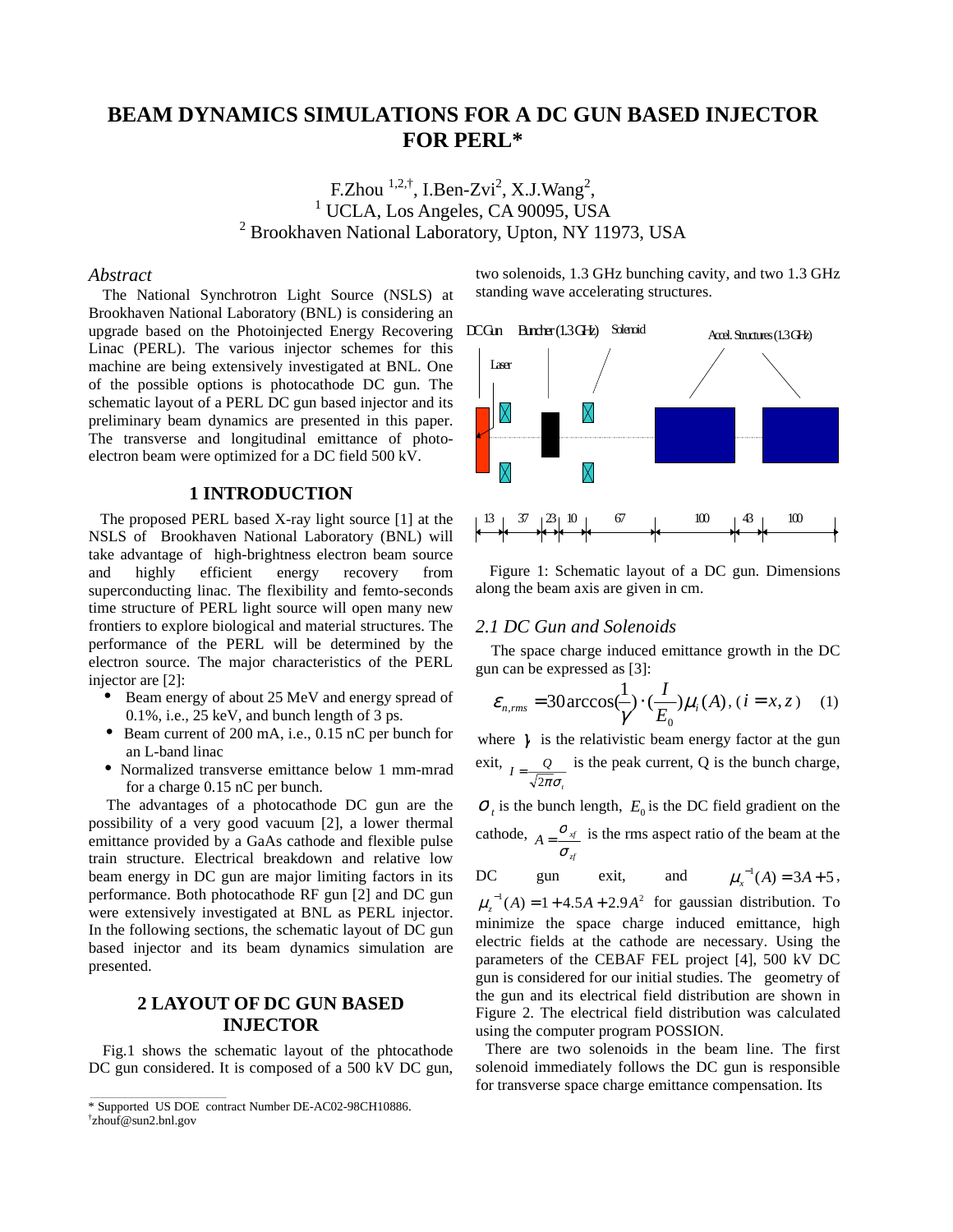

Figure 2: Schematic of DC gun , DC gun Electric field

maximum field is 520 Gauss. The magnetic field on the cathode is kept to zero. The  $2<sup>nd</sup>$  solenoid is located after the buncher. This solenoid plays two functions; one is to match the beam optics to the down-stream accelerating structures, and the other is for the further emittance compensation due to the low energy after the buncher. The optimized magnetic field is about 550 Gauss.

#### *2.2 Buncher and Accelerating structures*

The L-band buncher consists of two standing wave cells with a field gradient 7.5 MV/m. The buncher is used to further accelerate the electrons to reduce the space charge effects as well as to compress the electron bunch down to 3 ps. At the DC gun exit, the rms bunch length is 10 ps. With the proper adjustment to meet the above requirements, the RF phase of 20 degrees off-crest is chosen. The net energy gain is 1.5 MeV and the rms bunch length is compressed from 10 ps before buncher to 3 ps after the buncher, as shown in Figure 3.

The  $2<sup>nd</sup>$  solenoid matches the beam optics into two accelerating structures. Each structure consists of a 9-cell L-band standing wave structure operating at an accelerating gradient of 10 MV/m. The transverse phase spaces and longitudinal spectrum before and after the accelerating structures presented in Figure 4. It is shown that the divergence is smaller after  $2<sup>nd</sup>$  structure compared with the one before  $1<sup>st</sup>$  structure. However, their emittances are almost the same.



Figure 3: Longitudinal spectrum before and after buncher (trans. scale is from –0.002 to 0.002 in lower plot)



 Figure 4: Transverse spectrum before and after accelerating structures